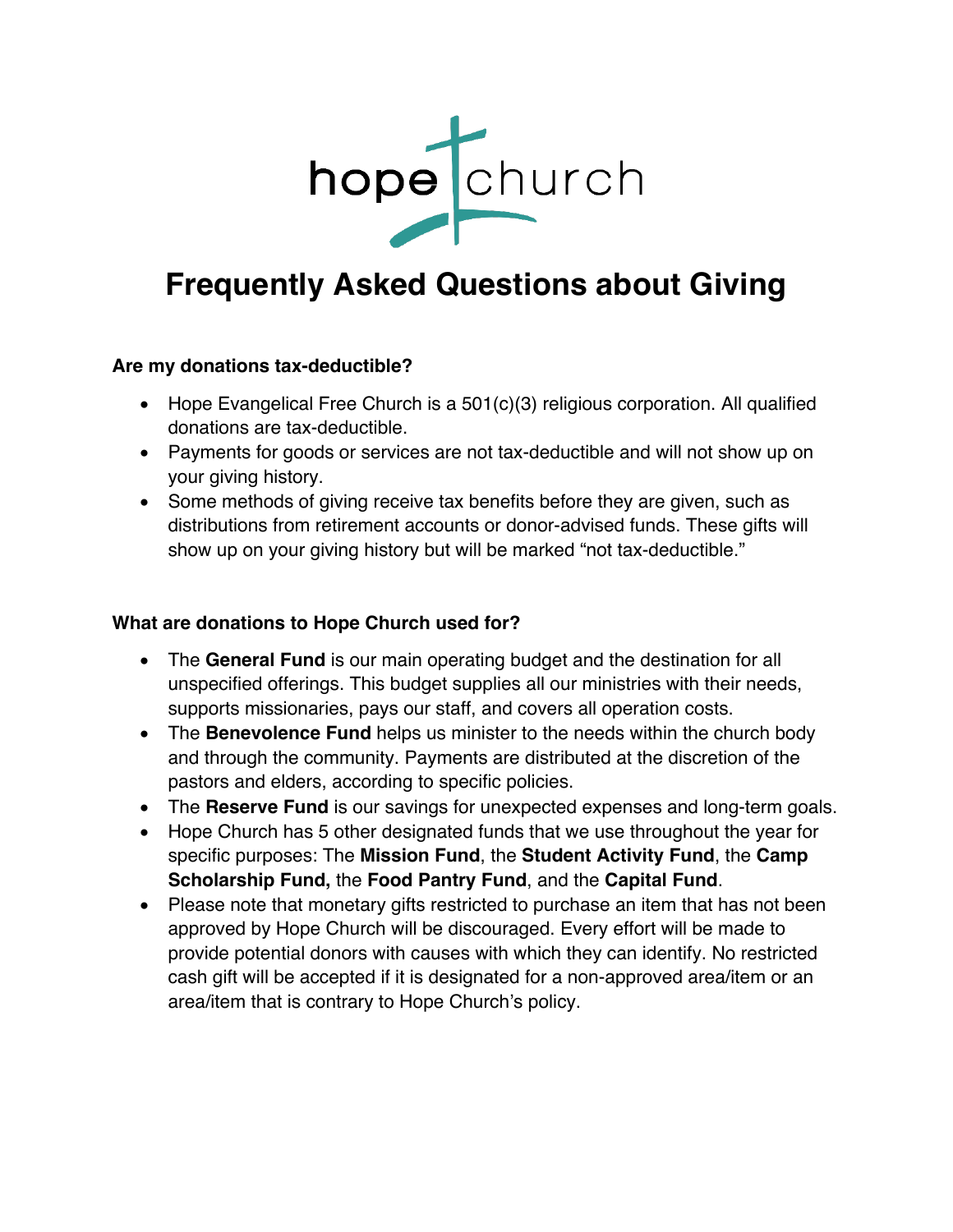## **How does Hope Church uphold financial accountability and stewardship?**

- Hope Church is committed to honoring God's resources provided by generous people like you by practicing wise management, ethical business practices, and full accountability so that we can have maximum kingdom impact and be above reproach in our fiscal management. We accomplish this through a system of internal controls, along with budgeting and reporting processes.
- Physical donations are always handled by two unrelated church members working together. Cash and checks are kept in permanent locked deposit boxes and collected by elected Assistant Treasurers before each week's deposit.
- Receipts and/or written documentation are required for all expenditures.
- Staff and ministry heads, along with their supervisors, receive detailed budget reports every month.
- All accounts are reconciled monthly, and financial statements are presented to the Elder Board.
- The church membership receives a detailed financial report twice per year, in May and October.
- An annual internal audit is performed by 2 church members that who have been nominated and elected by the church body. Their findings are reported to the church membership in October of each year.
- Anyone may request a copy of Hope Church's most recent financial statements at any time. Call the church office at (815) 623-6545 or email treasurer@hefc.net to submit your request.

## **How do I access my giving statement?**

- You will receive an email in January following each calendar year, which will include a secure login link to your online giving profile. After two weeks, the link will only work if you're already logged in to Church Center. You can access your statement at any time from your donor profile.
- You can access your donation history at any time by logging into your Church Center account or using the church app. Click on your picture in the top right corner, then 'Profile' and 'My Giving.' There you will see options to see your donation history, change your settings, or access your statements.
- Alternatively, you can call the church office at (815) 623-6545 or email giving@hefc.net to ask for your giving statement.